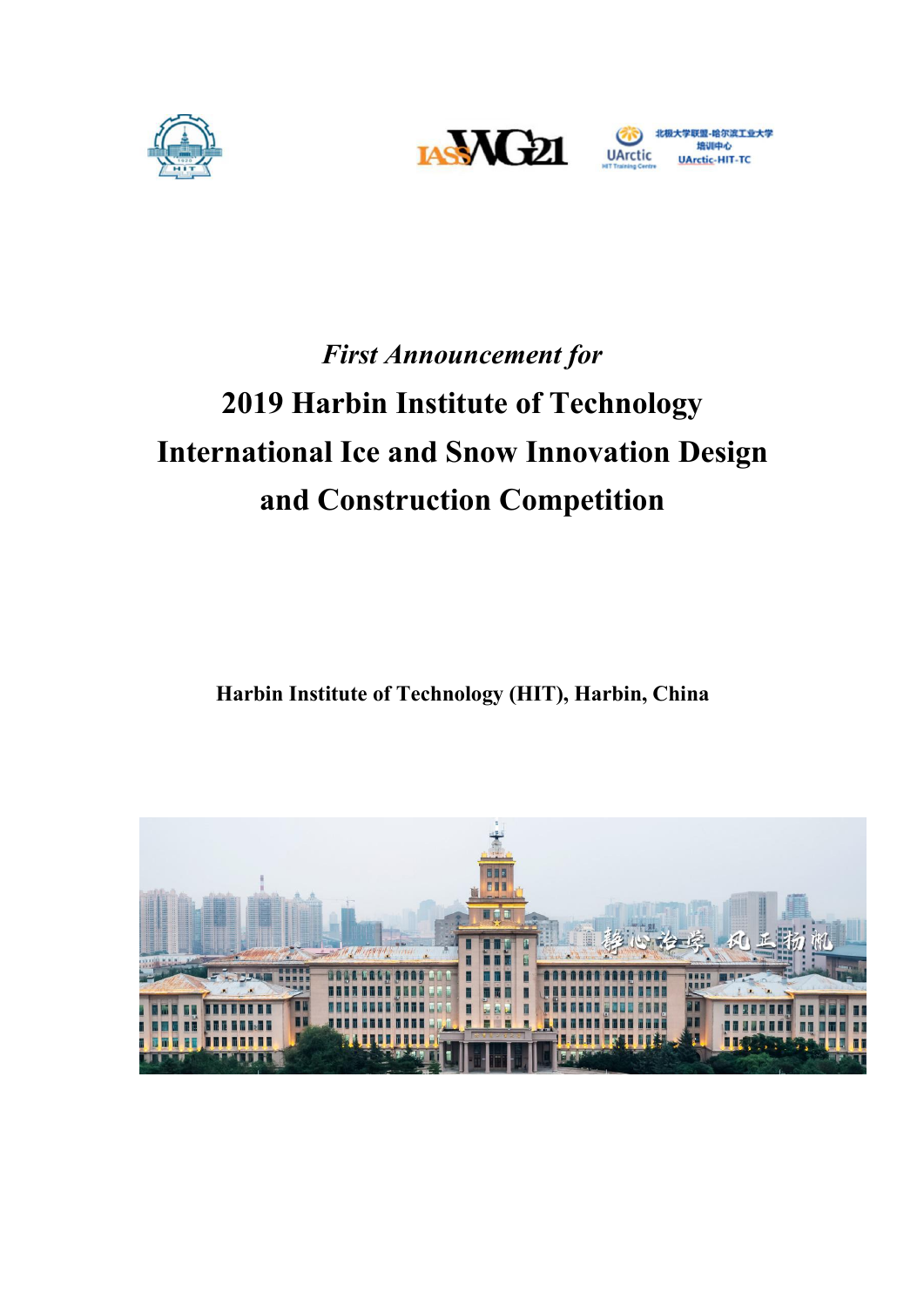## **2019 Harbin Institute of Technology International Ice and Snow Innovation Design and Construction Competition**

#### **1 Theme of the Competition**

Ice and snow architecture originated in Arctic areas. It is a natural part of the polar culture and a special cultural product of the interaction between human beings and the polar environment. A deeper understanding of polar culture, regional materials and techniques can lead to new innovations and possibilities that will contribute to sustainable developments. By using ice and snow in cold climate area, there will be no damage to the environment. Contemporary research in technology, industry and the culture of ice and snow architecture will lead to innovations in material, structure, form, construction method and functionnal application. The result will be an important contribution to the infrastructure for the ice-snow industry and culture in cold regions.

To stimulate academic research and to strengthen cultural exchanges and promote academic cooperation in snow and ice architecture HIT, UArctic and the IASS Working Group 21 have organized the *2019 HIT International Ice and Snow Architecture Innovation Design and Construction Competition.*

The competition will be held in December 2019 on the campus of HIT, as one of the centennial celebration activities of HIT. The theme of the competitions is: contemporary Arctic Ice House design based on Arctic traditions and innovation in ice and snow construction. The competition invites outstanding talents and professionals in relevant fields of ice and snow architecture to realize a small-sized dwelling. The following aspects must be taken into account:

- environmental impact;
- cultural heritage;
- technological innovation

## **2 Topic of the competition**

Polar Dwelling–Design and Construction Competition of Contemporary Arctic Igloos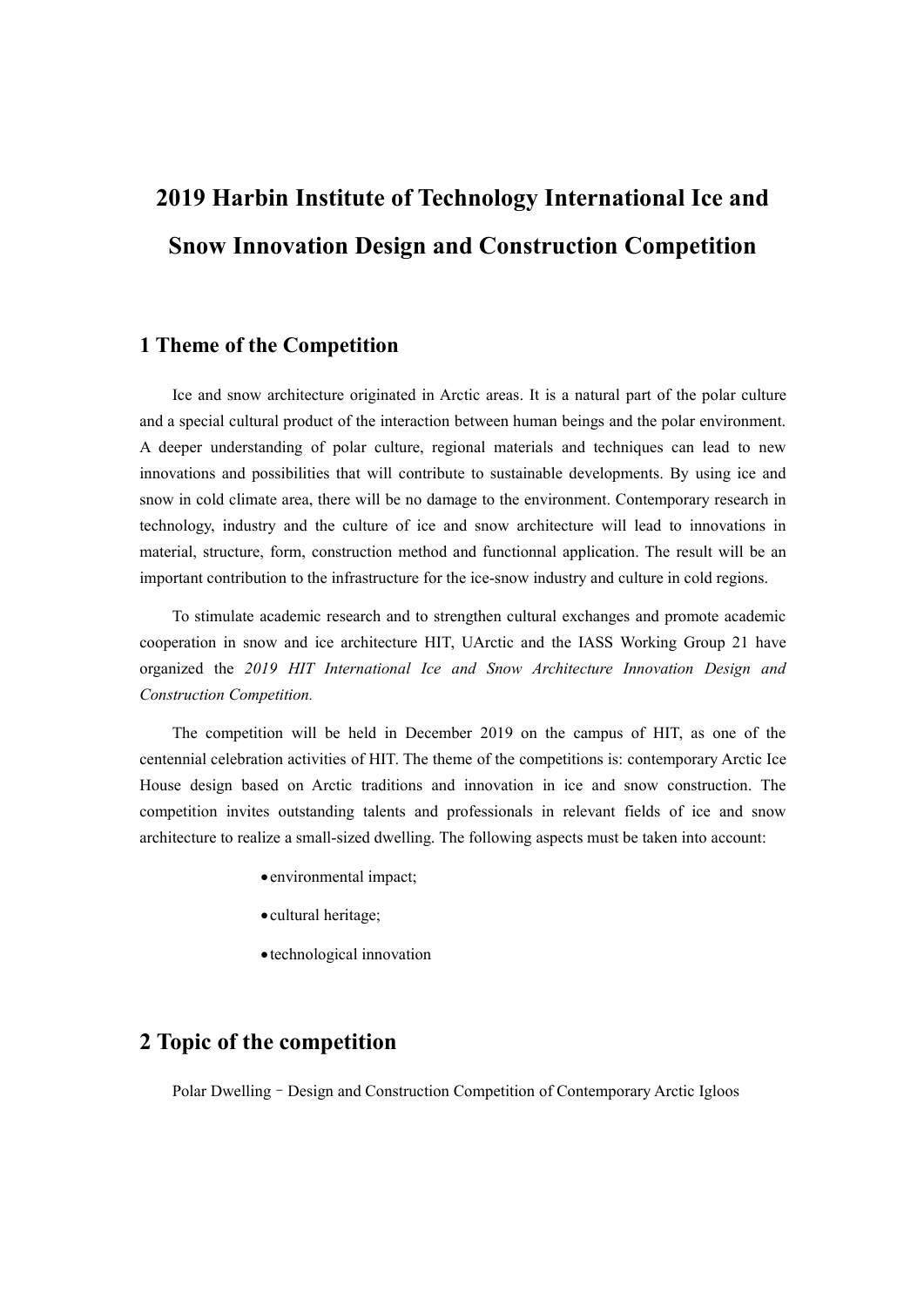### **3 Design principles**

1.Respecting the construction history of polar ice and snow architecture

- 2.Expanding the technological innovation of ice and snow architecture
- 3.Adapting the special polar climatic environment
- 4.Giving functions to ice and snow architecture. After the competition, the entries can be used for practical purposes.
- 5.Efficient construction method

### **4 Site location**

The site islocated in the campus of HIT. (The construction land is chosen according to the actual situation at the time of construction.)

**The** size of each team's construction site of is  $12m \times 12m$ .

#### **5 Participants**

It is proposed to invite 8-10 teams, each team consisting of 5-10 students and 1-2 instructors.<br>Firstly, participating teams must submit their design proposals. From these proposals ,6 to 8

excellent proposals will be selected for the actual construction.

#### **6 Design requirements**

1. Architectural form: The floor plan of the architectural project should be within the range of 10m×10m. Architectural form requires novelty, unique beauty, embodying the charm of ice and snow architecture, reflecting the current trend of the times and adapting to the theme of polar environment.

2. Architectural space: The design works should have usable space inside, which people can enter for a visit experience, and it should also meet certain indoor living conditions. Designers can arrange specific functions according to their own design intentions.

3. Architectural structure: In the process of design, attention should be paid to the cooperative design of architecture and structure, the rational expression of architectural image, and the safety and rationality of the structure.

- 4. Architectural materials: To use ice, snow and ice/snow-based composites.
- 5. Architectural construction: There are no specific restrictions on construction methods,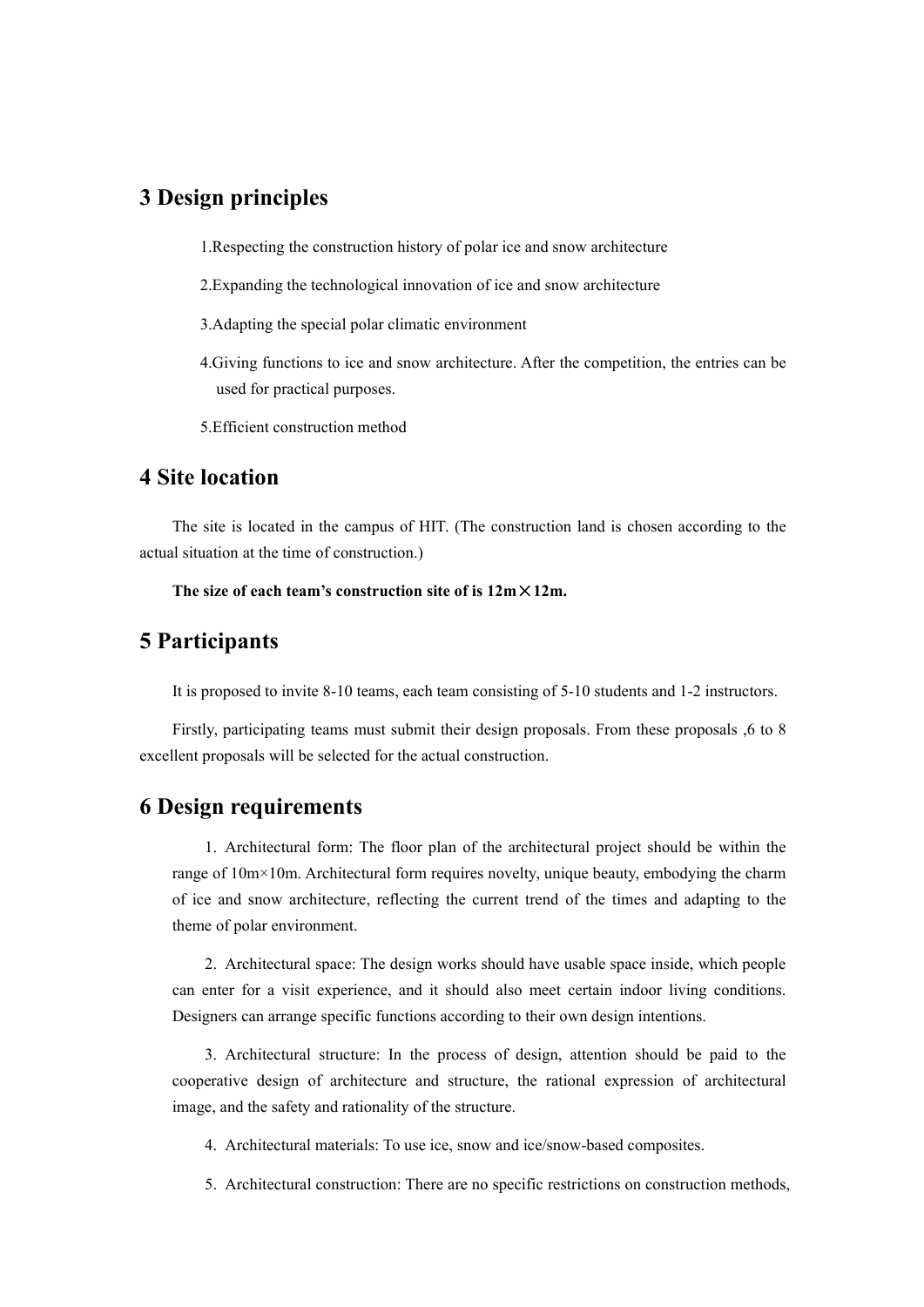but all construction schemes should be guaranteed to cause no damage to the site and carried out at a low cost. Each college construction team has a fund of 50,000 Chinese yuan(\$7200).

6. Team members: Each team consists of 1-2 instructor(s) (reimbursement of round-trip tickets, provision of board and lodging), and  $5-10$  students (provision of board and lodging).

## **7 Work requirements**

1. The design proposal must meet the following requirements: overview of conceptual ideas, drawing of *plans, elevations and sections*, digital model, structural analysis, construction scheme and overall design description.

2. The architectural work design must meet the requirements of innovation and integrity.

3. The structure work design must meet the requirements ofrationality and reliability.

4. The design results are provided in the form of A3 layout drawings (PDF format) and model electronic documents.

#### **8 Entry requirements**

1. Applicants can participate alone or as a team with 5-10 people. Team leader and advisors (1-2) should be marked when enrolling.

2. There is no limit to the number of design submissions that each team can submit.

3. All works should meet the theme of the competition theme and the requirements of the construction works.

4. When submitting work, please submit accurate personnel information, ranking, contact information, and participating units (allowing different universities to participate in a consortium).

5. If invited to participate in the field construction, please provide the consent letter of the university or institution.

## **9 Financialsupport**

The organizer will provide construction funds about  $\frac{1}{2}$  50,000 to each college construction team for teachers' round-trip ticket board and lodging and students' board and lodging. Other expenses should be paid by oneself.

## **10 Registration and submission**

This activity adopts the combination of invitation and free registration.

Interested individuals or teams, please download the registration form in the public mail of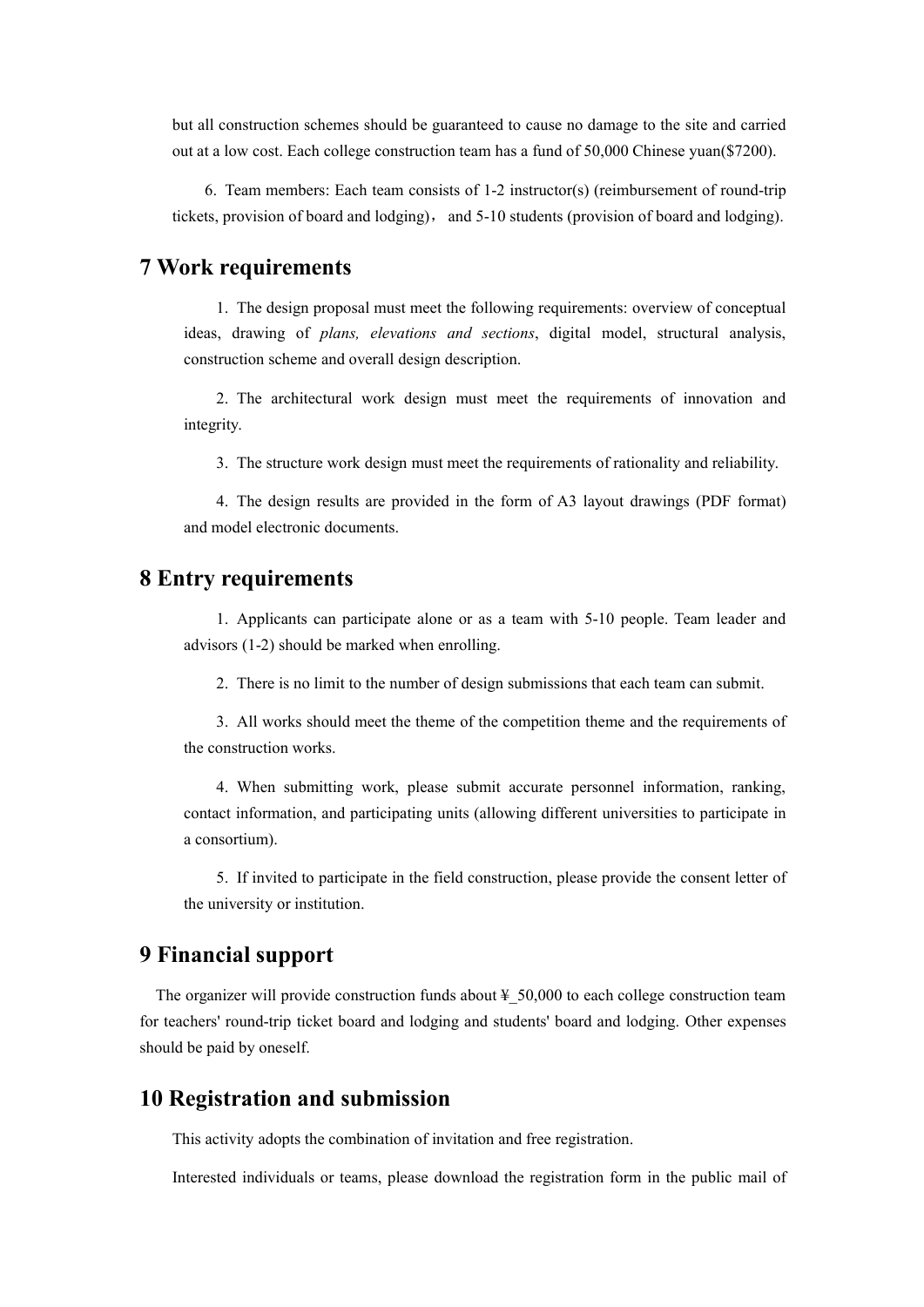the Construction Camp – IAA\_HIT $@163$ .com(password – iaahit). After filling in the form, please send it to the Mailbox of the Construction Festival Organization – Ice Organization $\omega$ 163.com before August 30th, 2019, and get the participation number of the Construction Festival. (Note: Please do not delete the registration form in the public mailbox of Construction Camp.)

#### **Other submissions are as follows:**

1. Drawings: Each participating team should submit relevant technical drawings to express the design results, so as to facilitate the organizer's review of construction possibilities. The deadline for submitting the schedules of plan drawings, construction and visits is September 30th, 2019.

2. Information submission: Each participant's personal introduction should be attached to the end page of drawing brochure.

3. Submission form: The above results will be compressed into a document, named exhibition number responding to registration, and sent to the mailbox of the organization of the construction Festival activities.

4. After being reviewed by the accrediting and validating agency, the excellent works will be selected to be constructed and exhibited in the ice-snow architecture design exhibition.

#### **11 Contact information**

#### **1) Competition Inquiry and Information Reading**

Public email: [IAA\\_HIT@163.com](mailto::%20Ice_Harbin_2018@163.com，%20Password:%20iceharbin2018), Password: iaahit

Wechat Official Accounts: ArchIce

Contacts: email: Ice Organization $@163$ .com

Peng Luo: TEL: +8613936243408

Yuxin Nie: TEL: +86 13199089866

#### **2)Registration and submission of works**

Construction camp offical email: Ice\_Organization@163.com

#### **12 Schedules5**

1. Phase 1 (Registration Phase)

Registration Deadline: August 30th, 2019

2. Phase 2 (Scheme Design Phase)

Submission Deadline: September 30th, 2019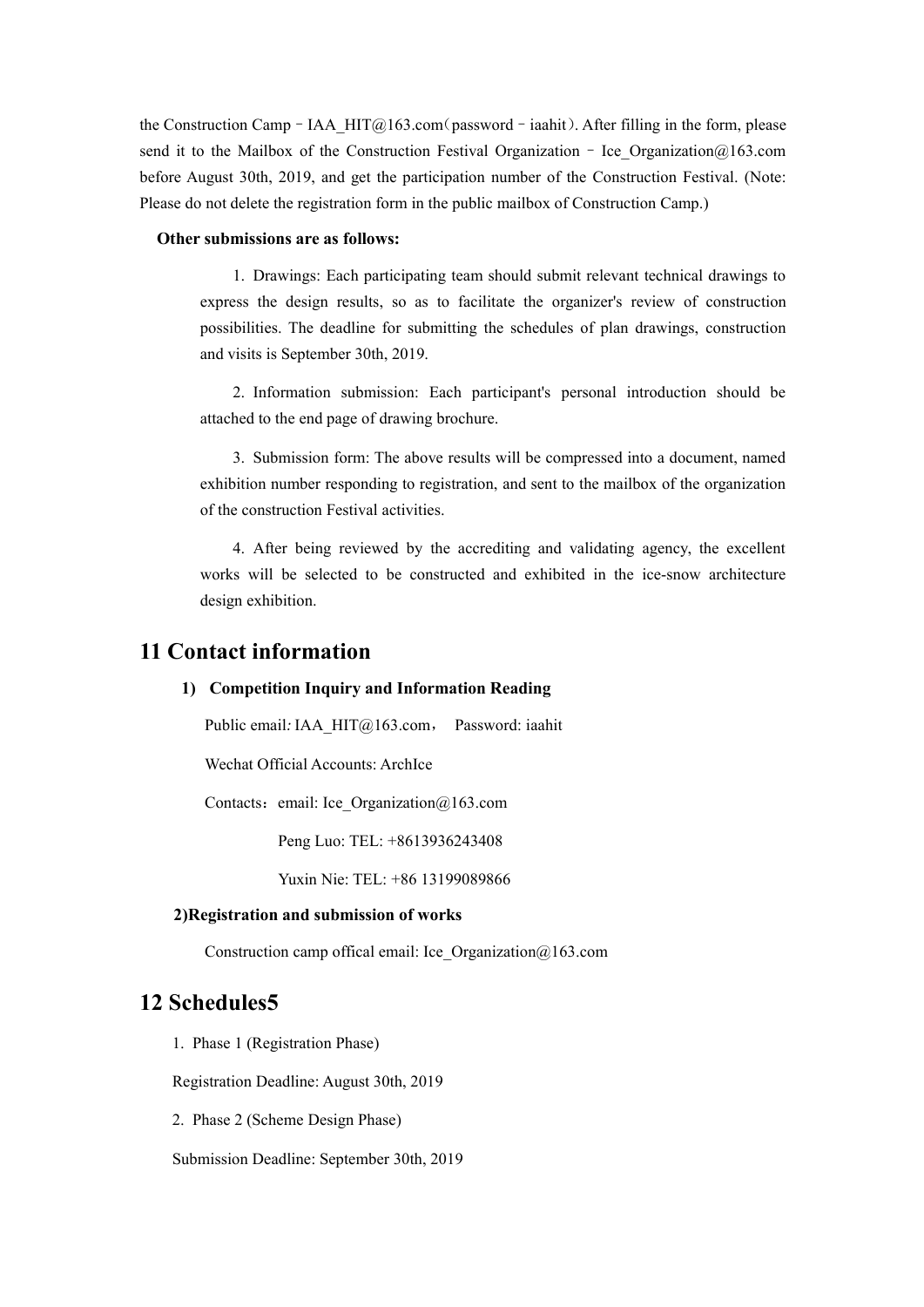Questions related to the competition will be responded to via e-mail.Please pay attention to checking email replies and updating and publishing information related to construction and operation.

3. Phase 3 (Technology Deepening and Construction Preparation Phase)

(1) Review time: October 7th-October 20th, 2019

(2) Release time of competition results: October 20th, 2019. After the publication of the selected works, relevant teams or individuals should contact the organizers in time and communicate the follow-up details.

(3) Technology deepening time: October 21th-December 20th, 2019

4. Phase 4 (Construction Phase)

(1) Time: December 16th-22th, 2019 (or December 28th, 2019-January 5th, 2020)

(2) Location: The southwest square of the library of HIT, No.92 Xidazhi Street, Nangang District, Harbin City, Heilongjiang Province, China.

(3) Remarks: The selected works are actually constructed, and the specific details are determined by communication with the organizer.

5. Phase 5 (Achievement Exhibition and Closing Ceremony)

(1) Closing Ceremony Time: December23th, 2019

(2) Exhibition Time: December24th, 2019–February 2020

(3) Location: The southwest square of the library of HIT, No.92 Xidazhi Street, Nangang District, Harbin City, Heilongjiang Province, China.

(4) Remarks: Certificates for excellent works will be awarded at the closing ceremony of the Construction Festival.

#### **13 P***rize and award*

After being reviewed by the accrediting and validating agency, the works will be selected and evaluated comprehensively to produce the final awards.

1st Prize (1team) (\$\_1,500 and certificate)

2nd Prize (2teams) (\$ 1,000 and certificate)

3rd Prize (3 teams) (\$\_500 and certificate)

Excellence Award (several teams) (Certificate)

## **14 Series of Activities**